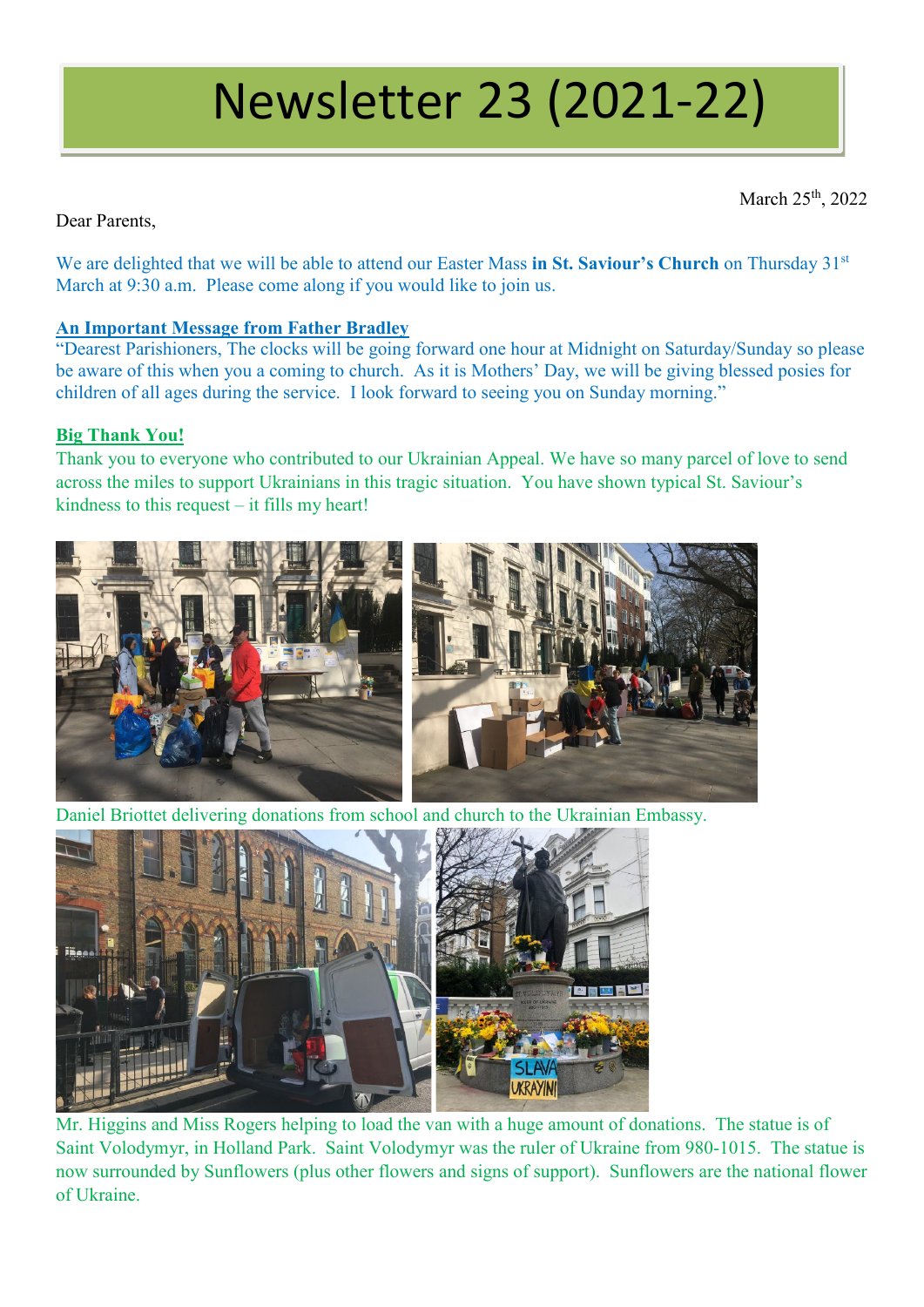# **A Message from Mrs. Spence - The Big Walk and Wheel**

Well done to Eludd in Year Four for winning the Golden Lock this week – he was so surprised!

From 21 March to 1 April we will be taking part in Sustrans' Big Walk and Wheel. Schools throughout the UK will be participating in this initiative to travel to school in a sustainable and active way, such as walking, scootering or cycling. Throughout the two weeks we will be doing activities to promote active and sustainable travel as well as recording how the children come to school. Please note: there is no storage at school for bicycles.

Some of the activities we will be doing are:

- **Golden Lock**: on a few surprise days during the two weeks a golden lock will appear on a scooter. The owner of this scooter will give back the golden lock in exchange for a special prize!
- **Mindfulness Walk**: For anyone who walks to school, we would encourage you to do a mindfulness walk on your way into school one morning. See the attached flyer for more information.
- **Travel Poster Competition**: At home, children can create a poster demonstrating and encouraging others to travel to school by an active or sustainable method. A winner will be selected from the entries and will win a special prize. In order for your child to be eligible for the prize they must submit their poster to Mrs Spence by Monday 28 March.
- **Class Competition**: The class that travels to school the most, percentage wise, by foot, cycle or scooter to school during the two weeks will receive a lovely trophy that they can display and feel proud of for the year!

# **Message from the PTA Committee**

- 1. Miss Granite will be sending you details about a new exciting Bunny Hop activity for next week please look out for this ParentMail message!
- 2. **Last call for recipes for the St Saviour's School Cookbook:** we'd love some more delicious recipes that reflect the incredible international community here at St Saviour's. Please enter ingredient and recipe details directly into the Saronti website: **[https://saronti.com/stsviours](https://emea01.safelinks.protection.outlook.com/?url=https%3A%2F%2Fsaronti.com%2Fstsviours&data=04%7C01%7C%7C44386a2a9beb4f3f046f08d9ed5d906b%7C84df9e7fe9f640afb435aaaaaaaaaaaa%7C1%7C0%7C637801808368942835%7CUnknown%7CTWFpbGZsb3d8eyJWIjoiMC4wLjAwMDAiLCJQIjoiV2luMzIiLCJBTiI6Ik1haWwiLCJXVCI6Mn0%3D%7C3000&sdata=WNMPfQULURMXyYL6eHEIT1LN3hvxxqDtyTSL6UAL%2Flw%3D&reserved=0)** *Password:* **ST&VrS9**
- 3. Don't forget to include an accompanying drawing or photo as well as the 'chef's' portrait photo.
- 4. All recipes to be submitted by MONDAY 28<sup>th</sup> MARCH when the typesetters go to work.
- 5. Any individuals or companies interested in sponsorship, please email [mrsannewatson@hotmail.co.uk](mailto:mrsannewatson@hotmail.co.uk) by the same date.
- 6. Any volunteers to help plan this year's Grand Auction (to be held in June, date tbc) should email [stsaviourspta@gmail.com](mailto:stsaviourspta@gmail.com) asap

## **Cricket Comes to St. Saviour's!**

We were delighted to welcome Sam Pimm and Harry to St. Saviour's as the visiting MCC Coaches who have been working with Year Five.

Marylebone Cricket Club have generously been offering training sessions as part of their London Spirit Roadshow. This was inspired by The Hundred competition which is starting its second year this summer. London Spirit is Westminster's local team so the aim is to reach out to all the local children within the borough to introduce and encourage cricket and, perhaps, find the next Eoin Morgan or Heather Knight!

## **The Second Hand Uniform Sale raised an amazing £190.50!! Thank you to Miss Wellman for organising this!**

**Please remember there will be no Teacher Run After School Clubs during the last week before Easter – That means from Monday 28th March. Football will take place as normal but there will no Judo.**